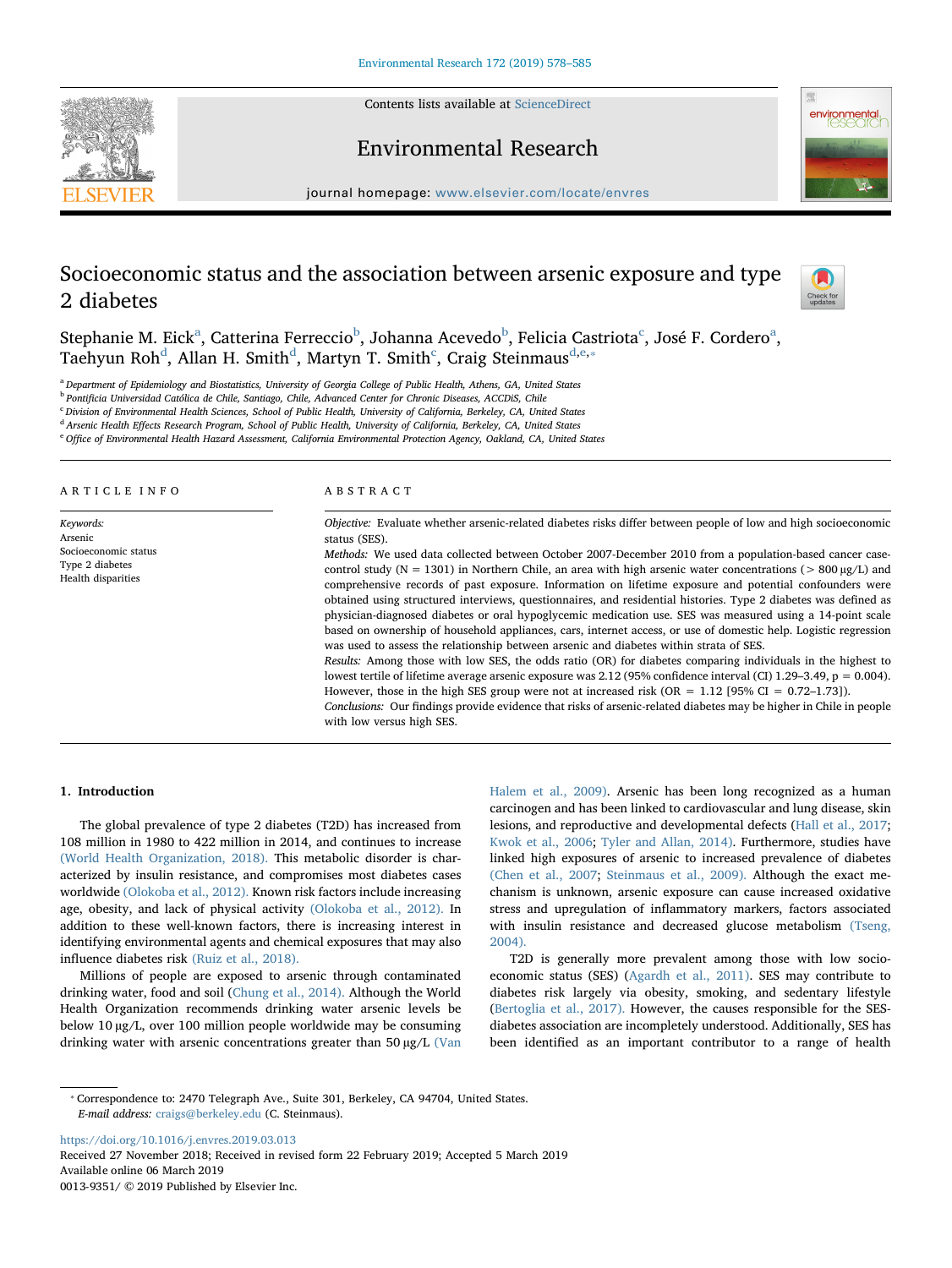outcomes, including those linked to environmental exposures [\(Hajat](#page-6-9) [et al., 2013\).](#page-6-9) For example, individuals with a high family income and individuals with a college degree or greater have a mean  $PM<sub>2.5</sub>$  concentration lower than their lower SES counterparts [\(Hajat et al., 2013\).](#page-6-9) Similarly, an increased risk of arsenic-related skin lesions was observed among lower SES individuals in Bangladesh [\(Argos et al., 2007\).](#page-6-10) Since SES has been shown to influence risks of environmentally-related disease, we used data from an epidemiologic study in Northern Chile to evaluate whether low SES individuals might be susceptible to developing arsenic-related diabetes. To the best of our knowledge, no studies have examined the combined role of SES and arsenic on diabetes risk.

Northern Chile provides a unique scenario for examining the chronic health effects of arsenic. This area is the driest inhabited place on earth. Essentially everyone in the area lives in one of the cities or towns and gets their drinking water from municipal sources. Arsenic concentrations have been measured in these municipal water sources dating back many decades, with levels ranging from  $<$  5 to  $>$  800  $\mu$ g/L [\(Ferreccio et al., 2000\).](#page-6-11) Thus, comprehensive estimates of lifetime arsenic exposure can be made by knowing which cities people lived in throughout their lives. Previously, using study data from Northern Chile we identified an association between increasing arsenic exposure and an increased prevalence of diabetes (odds ratio [OR] = 1.50, 95% confidence interval  $[CI] = 1.03-2.19$  for cumulative exposure ≥8665 µg/L-years) [\(Castriota et al., 2018\).](#page-6-12) In this paper, we build upon this work to examine the association between arsenic exposure and T2D within strata of SES under the a priori hypothesis that low SES individuals might be at increased risk of diabetes.

## 2. Methods

## 2.1. Study population

A detailed description of this study population is provided elsewhere [\(Ferreccio et al., 2013](#page-6-13); [Steinmaus et al., 2013\).](#page-6-14) Briefly, study subjects were participants in a population-based arsenic-cancer casecontrol study in Regions I and II in Northern Chile. A rapid case ascertainment system involving all pathologists, radiologists, and hospitals in these Regions was used to identify all incident cases of lung, bladder, and kidney cancer between October 2007 and December 2010. Individuals with cancer were eligible for inclusion if they were  $>$  25 years of age, lived in these Regions at the time of cancer diagnosis, and were available for interview or had a close family member available. Individuals without cancer were selected randomly from those matched participants with cancer on sex and 5-year age groups, and were selected from the Chilean Electoral Registry, which includes > 90% of adults ages ≥40 in these Regions. Institutional Review Board approval was obtained in the U.S. and Chile.

#### 2.2. Exposure and outcome assessment

Standardized questionnaires were used to interview all study participants in-person (non-proxies). Next-of-kin (proxies) were interviewed for deceased participants. Participants were asked about all medications taken within the last year and if they had ever been diagnosed with T2D. Individuals were considered to have diabetes if they reported being told they had diabetes or reported oral hypoglycemic medication usage. Individuals who reported taking insulin since childhood were excluded.

Participants were also asked to provide all residences they lived at for at least six months. Each city or town subjects lived in was linked to an arsenic water concentration measurement for that city or town and for the time period the participant lived there so that an arsenic concentration could be assigned to each year of each subject's life. Records of historical arsenic water concentrations were ascertained from municipal water companies, government agencies, research studies and other sources and were available for all major water sources in Regions I and II. Arsenic water concentrations were available for > 95% of all participants' residences. Residences for which water records were unavailable were in areas not known to have high arsenic levels so were assigned a value of zero. Bottled and water filtered with reverse osmosis were also assigned a value of zero, although were rarely used until recently. The annual water concentrations assigned to each year of each subject's life were used to calculate arsenic exposure metrics. The highest single year exposure was estimated using the highest arsenic concentration recorded for any year of the subject's life. Cumulative exposure in µg/L-years was calculated by summing the annual arsenic concentrations for each year of the subject's life. The mean of the annual arsenic concentrations estimated for each year of the subject's life was used to estimate lifetime average exposure. Each exposure metric was classified into tertiles for analysis.

## 2.3. Socioeconomic status

SES scores were based on self-reported ownership or use of 12 items and information on SES was obtained at the same time as self-reported diabetes. These included ownership of household appliances (television, kitchen, microwave, refrigerator, washing machine), electronics (computer, DVD player, cellular telephone), automobile, internet access at home, or use of domestic help. A 14-point SES scale was developed for this study by assigning one point for each item except for car ownership, internet access, and domestic help, which were assigned two points. Higher scores on the SES scale indicate higher SES. This scale was created based on the advice of researchers in Chile and was adapted from the National Health Surveys in Chile ([Ministerio de Salud,](#page-6-15) [2003\)](#page-6-15). This scale has not been validated in other populations. However, other global health studies have used similar indices of tangible household items as indicators of SES [\(Bofah and Hannula, 2017](#page-6-16); [Bangdiwala et al., 2004](#page-6-17); [Belo et al., 2006\).](#page-6-18) Subjects were also asked their highest education or grade achieved.

## 2.4. Covariate information

Diet information was collected using the Diet History Questionnaire (DHQ) at the same time as self-reported diabetes and asked about the participants typical diet in the year before they were interviewed (or the year before they became ill if they have cancer). Diet\*Calc software was used to convert food intakes into estimated nutrient levels [\(National Cancer Institute Division of Cancer Control and Population](#page-6-19) [Sciences, 2018\).](#page-6-19) Validation surveys have shown that the DHQ provides a good estimate of nutrient intakes [\(Subar et al., 2001\).](#page-6-20) To help evaluate whether nutrition might be responsible for any impacts we identified for SES, associations between nutrient intakes and SES were assessed using t-tests and logistic regression.

Subjects with physician-diagnosed hypertension or who reported using anti-hypertensive medication were considered to have hypertension. Subjects without cancer were asked to provide their current height and weight. Subjects with cancer were asked to provide their typical weight over the ten years preceding their cancer diagnosis. Information about smoking included number of years smoked and average number of cigarettes smoked per day.

## 2.5. Statistical analysis

Unconditional logistic regression was used to calculate crude and adjusted ORs and 95% CIs for the associations between various arsenic exposure metrics and T2D. Linear trend tests were conducted using the Cochrane-Armitage test. Covariates initially included in logistic regression models were sex (male, female), age (< 55, 55–65, 66–75, > 75 years), race (European, Indigenous, other), obesity (body mass index <  $30 \text{ kg/m}^2$ ,  $\geq 30 \text{ kg/m}^2$ ), hypertension (yes, no), cancer (yes, no), typical fruit and vegetable servings (0–2/day, > 2/day), smoking status (ever, never), and average number of cigarettes per day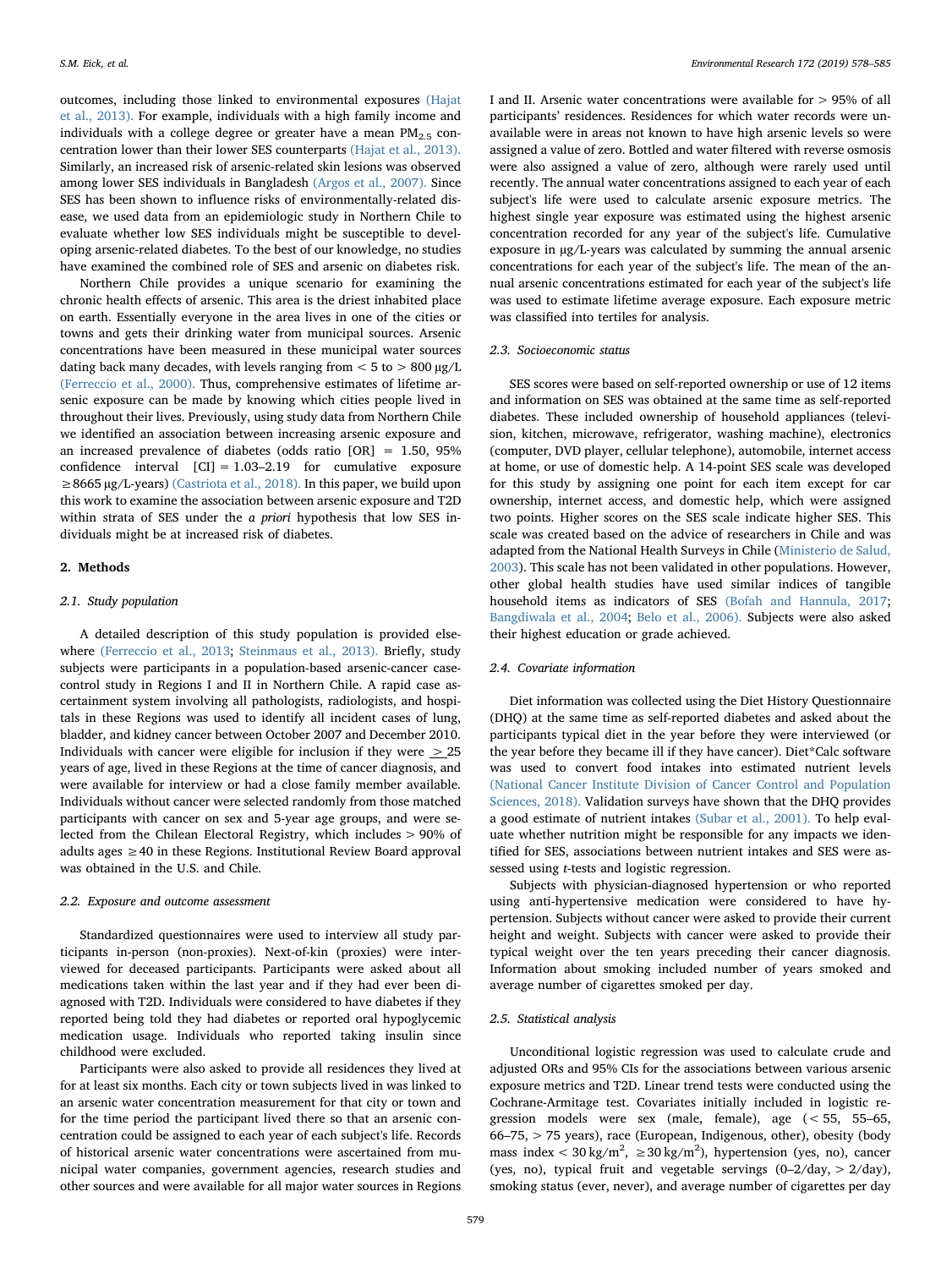(never smoker,  $> 0-20$ ,  $> 20$ ). Variables were selected as potential confounders based on the current knowledge of diabetes and arsenic effects and then entered into logistic regression models to determine which covariates changed the arsenic-diabetes OR by  $> 10\%$ . Thus, age, obesity, and smoking were entered into final models a priori since they are known risk factors for diabetes and were either associated with arsenic exposure or modified the effect of arsenic. Sex was not included in the final models because it had little impact on arsenic-diabetes ORs and was not associated with arsenic exposure in our study.

We examined the relationship between arsenic exposure and diabetes stratified by SES. Here, we dichotomized SES at the median into low (< 9) and high ( $\geq$ 9) SES for analysis, where 9 was the exact median in this population. Other cut points, such as dichotomizing at 7 or 8, were also assessed.

We then examined the arsenic-diabetes and SES relationships within strata of sex and cancer status. Minimal differences in OR estimates were observed, so we combined both sexes and those with and without cancer into our main analyses to increase study power. Additionally, we examined whether effect sizes might differ between those with low and high SES (i.e. effect modification) using the methods presented by Altman and Bland [\(Altman and Bland, 2003](#page-6-21)). Based on previous research linking low SES to increased diabetes we had a clear one directional hypothesis that effect sizes would be greater, not less, in low SES participants. As such, we present a one-sided p-value for our test of effect modification.

We performed numerous analyses to identify specific risk factors and potential confounders that might account of any impacts of SES we identified. Diet was assessed by examining arsenic-diabetes relationships stratified by SES and by high and low macro- or micronutrient levels. Nutrient levels were dichotomized into high and low based on medians. Adjusted means and standard deviations were calculated using the SAS procedure PROC GLM. The focus of these analyses was on folate, selenium, and protein since these have previously been linked to arsenic-related disease [\(Chen et al. 2007](#page-6-22); [Gamble et al., 2006\).](#page-6-23) We adjusted nutrient levels for total caloric intake by dividing them by total energy intake in kilocalories [\(Willett and Stampfer, 1986\)](#page-7-4). Potential confounding by obesity was also assessed in stratified analyses. All analyses were conducted in SAS 9.4 (Cary, NC).

#### 3. Results

Individuals with diabetes were more likely to be older, obese, hypertensive and consume > 2 servings of fruit or vegetables per day compared to those without diabetes [\(Table 1\)](#page-2-0).

Compared to those in the lowest exposure tertiles, those in the highest tertile of lifetime average  $(> 155.2 \mu g/L)$  and cumulative (> 10,118.2 µg/L-years) arsenic exposure had increased odds of diabetes (adjusted OR =  $1.50$  [95% CI =  $1.08-2.09$ ] and OR =  $1.52$  [95% = CI 1.09–2.11], respectively) ([Table](#page-3-0) 2). Arsenic water concentrations for those in the highest category of cumulative exposure  $(>10,118.2)$ ranged from 250 to 860 µg/L with 85% exposed at 860 µg/L for at least one year in their lives. In analyses confined to low SES individuals, those in the highest tertile of arsenic exposure had increased odds of diabetes across all exposure metrics. The strongest relationship was observed for cumulative arsenic exposure, where those in the highest tertile had 2.18 greater odds of diabetes versus those in the lowest tertile (95% CI =  $1.31-3.62$ , p-trend = 0.01). For high SES participants, arsenic-diabetes ORs were near 1.0. For example, among high SES individuals the diabetes OR comparing those in the highest versus lowest tertile of cumulative arsenic exposure was  $1.12$  (95% CI = 0.72–1.73) [\(Table 2](#page-3-0)). Additionally, we examined whether effect sizes might differ between those with low and high SES (i.e. effect modification). The one-sided p-value for interaction comparing the odds ratios in the highest tertile of cumulative arsenic exposure in the low  $(OR = 2.18 (95\% CI, 1.31–3.62))$  and high SES  $(OR = 1.12 (95\% CI, 1.31–3.62))$ 0.72–1.73)) groups was 0.03. Categorizing SES at cut-points other than

<span id="page-2-0"></span>Table 1

| Demographics of study population among those with and without diabetes. |  |  |  |  |  |  |  |
|-------------------------------------------------------------------------|--|--|--|--|--|--|--|
|-------------------------------------------------------------------------|--|--|--|--|--|--|--|

|                                     | With diabetes | Without<br>diabetes | Odds ratio (95%<br>CD |
|-------------------------------------|---------------|---------------------|-----------------------|
|                                     | N (%)         | N(%)                |                       |
| Sex                                 |               |                     |                       |
| Female                              | 172 (57.0)    | 554 (55.5)          | 1.00 (Ref)            |
| Male                                | 130 (43.0)    | 445 (44.5)          | $0.94(0.73 - 1.22)$   |
| Age (years)                         |               |                     |                       |
| < 55                                | 38 (12.6)     | 207 (20.7)          | 1.00 (Ref)            |
| $55 - 65$                           | 76 (25.2)     | 301 (30.1)          | $1.38(0.90 - 2.11)$   |
| 66-75                               | 105 (34.8)    | 285 (28.5)          | $2.01(1.33 - 3.03)$   |
| > 75                                | 83 (27.5)     | 206 (20.6)          | 2.19 (1.43-3.37)      |
| Race                                |               |                     |                       |
| European descent                    | 229 (75.8)    | 743 (74.4)          | 1.00 (Ref)            |
| Indigenous <sup>a</sup>             | 19 (6.29)     | 78 (7.8)            | $0.79(0.47 - 1.33)$   |
| Other                               | 54 (17.9)     | 178 (17.8)          | $0.98(0.70 - 1.38)$   |
| Obese <sup>b,c</sup>                |               |                     |                       |
| No                                  | 223 (74.3)    | 829 (84.2)          | 1.00 (Ref)            |
| Yes                                 | 77 (25.7)     | 156 (15.8)          | $1.83(1.35 - 2.50)$   |
| Hypertension <sup>c</sup>           |               |                     |                       |
| No                                  | 89 (30.2)     | 563 (58.1)          | 1.00 (Ref)            |
| Yes                                 | 206 (69.8)    | 406 (41.9)          | $3.21(2.43 - 4.24)$   |
| Cancer                              |               |                     |                       |
| No cancer                           | 145 (48.0)    | 495 (49.5)          | 1.00 (Ref)            |
| Lung                                | 68 (22.5)     | 238 (23.8)          | $0.98(0.70-1.35)$     |
| Bladder                             | 66 (21.9)     | 167 (16.7)          | $1.35(0.96 - 1.90)$   |
| Kidney                              | 23(7.6)       | 99 (9.9)            | $0.79(0.49 - 1.30)$   |
| Socioeconomic status <sup>d</sup>   |               |                     |                       |
| > 50th percentile                   | 163 (54.0)    | 533 (53.4)          | $1.00$ (Ref)          |
| $<$ 50th percentile                 | 139 (46.0)    | 466 (46.6)          | $0.89(0.68 - 1.17)$   |
| Fruit/vegetable                     |               |                     |                       |
| servings <sup>c</sup>               |               |                     |                       |
| $0 - 2$ /day                        | 75 (32.1)     | 324 (43.1)          | $1.00$ (Ref)          |
| > 2/day                             | 159 (67.9)    | 428 (56.9)          | $1.60(1.18-2.19)$     |
| Smoking status                      |               |                     |                       |
| Never                               | 103 (34.1)    | 307 (30.7)          | $1.00$ (Ref)          |
| Ever                                | 199 (65.9)    | 692 (69.3)          | $0.86(0.65 - 1.13)$   |
| Average cigarettes/day <sup>c</sup> |               |                     |                       |
| Never                               | 103 (34.2)    | 307 (30.9)          | 1.00 (Ref)            |
| $> 0 - 20$                          | 171 (56.8)    | 607(61.1)           | $0.84(0.63 - 1.11)$   |
| >20                                 | 27(9.0)       | 80 (8.0)            | $1.01(0.62 - 1.64)$   |
| Proxy <sup>e</sup>                  |               |                     |                       |
| No                                  | 242 (80.1)    | 794 (79.5)          | 1.00 (Ref)            |
| Yes                                 | 60 (19.9)     | 205 (20.5)          | $0.96(0.70-1.33)$     |

Abbreviations: OR, odds ratio; CI, confidence interval; Ref, reference.

<span id="page-2-1"></span>Note: percentages may not sum to 100 due to rounding.

<sup>a</sup> Indigious includes Aymara and Atacameňo ethnicity.

<span id="page-2-2"></span><sup>b</sup> Obese defined as body mass index  $\geq 30 \text{ kg/m}^2$ .

<span id="page-2-3"></span><sup>c</sup> Data on BMI (obesity), hypertension, diet, and average number of cigarettes per day not available in all subjects.

<span id="page-2-4"></span><sup>d</sup> Odds ratio adjusted for obesity, age, and smoking status. The unadjusted odds ratio is 0.98 (95% CI = 0.75–1.26).

<span id="page-2-5"></span><sup>e</sup> Proxy defined as next-of-kin interviewed for deceased patients.

the median gave similar results (data not shown).

Arsenic-diabetes ORs were also higher among low SES compared to high SES individuals in analyses excluding cancer cases, although findings were less precise ([Table 3\)](#page-4-0). For example, among low SES individuals, those in the highest tertile of cumulative exposure had greater odds of diabetes versus those in the lowest tertile (adjusted OR  $= 2.69$  [95% CI  $= 1.33 - 5.45$ ]). P-values were below 0.05 for linear tests for trend. No associations were observed between arsenic and diabetes among those with high SES in analyses excluding cancer cases.

Several analyses were performed to evaluate whether certain factors might account for the stronger arsenic-diabetes associations we identified in lower SES individuals. For obesity and hypertension, the prevalence of these conditions were similar among low and high SES individuals (Table S1). Low SES individuals were more likely to be male, older, of indigenous descent, have lung cancer, be never smokers, and have proxy respondents, compared to high SES individuals (Table S1).

In order to evaluate whether these particular factors may have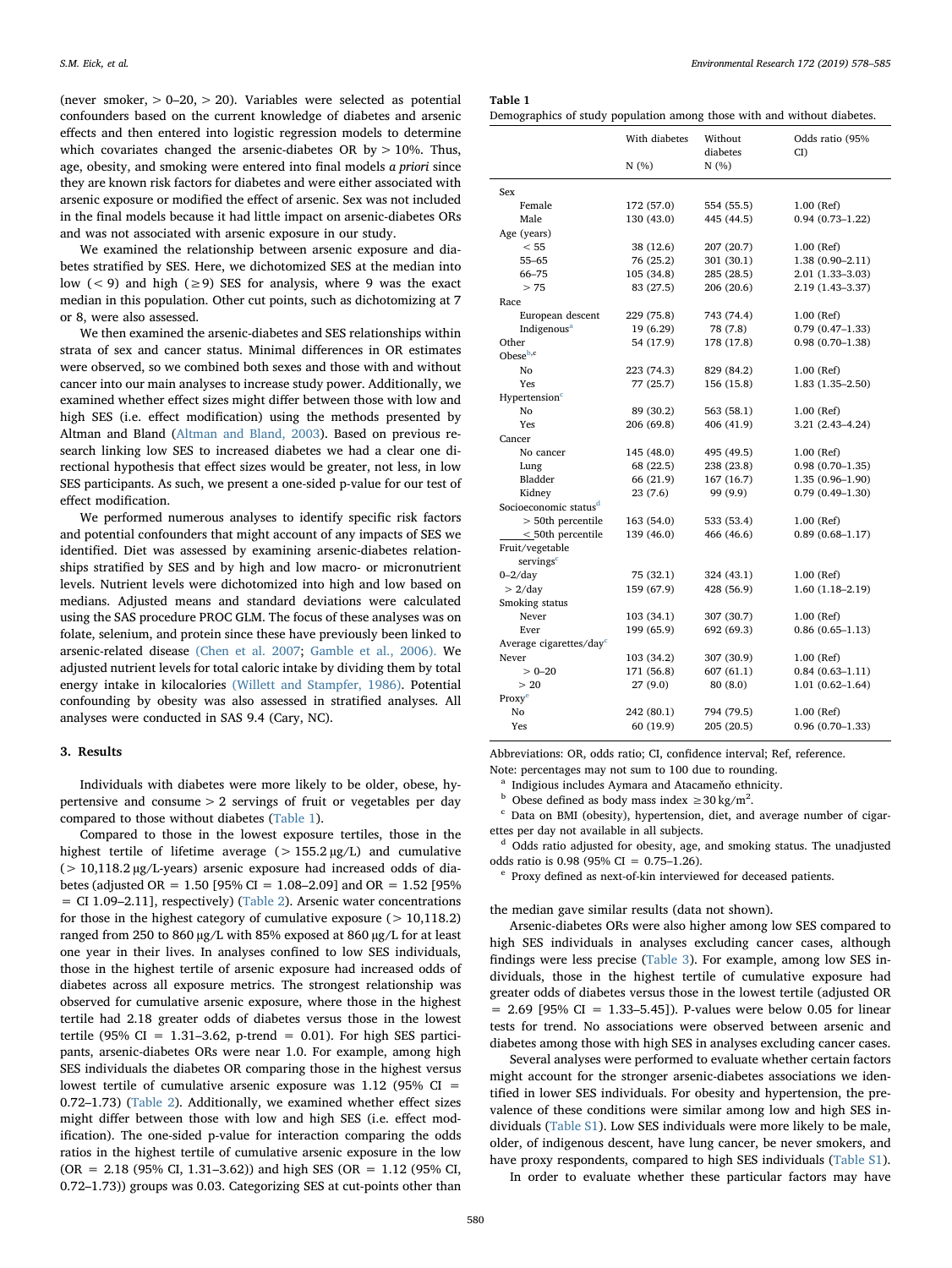#### <span id="page-3-0"></span>Table 2

Associations between selected arsenic exposure metrics and diabetes within strata of socioeconomic status.

| All Subjects                                             |                           |                      |                         |                     |                                   |
|----------------------------------------------------------|---------------------------|----------------------|-------------------------|---------------------|-----------------------------------|
| Exposure                                                 | Exposure level            | With diabetes        | Without diabetes        | Crude OR (95% CI)   | Adjusted <sup>a</sup> OR (95% CI) |
| Highest single year exposure $(\mu g/L)$                 | < 60                      | 48                   | 183                     | $1.00$ (Ref)        | $1.00$ (Ref)                      |
|                                                          | 60-859                    | 134                  | 475                     | $1.08(0.74 - 1.56)$ | $1.15(0.79 - 1.70)$               |
|                                                          | > 859                     | 120                  | 341                     | $1.34(0.92 - 1.96)$ | $1.53(1.03 - 2.27)$               |
|                                                          | p trend                   |                      |                         | 0.07                | 0.02                              |
| Lifetime average (µg/L)                                  | < 42.9                    | 92                   | 338                     | $1.00$ (Ref)        | 1.00 (Ref)                        |
|                                                          | 42.9-155.2                | 94                   | 348                     | $0.99(0.72 - 1.37)$ | $1.04(0.74 - 1.44)$               |
|                                                          | >155.2                    | 116                  | 313                     | $1.36(0.99 - 1.86)$ | $1.50(1.08-2.09)$                 |
|                                                          | p trend                   |                      |                         | 0.03                | 0.01                              |
| Cumulative exposure ([µg/L]-years)                       | < 2780                    | 90                   | 339                     | $1.00$ (Ref)        | 1.00 (Ref)                        |
|                                                          | 2780-10,118.2             | 92                   | 352                     | $0.98(0.71 - 1.36)$ | $1.03(0.73 - 1.43)$               |
|                                                          | >10,118.2                 | 120                  | 308                     | $1.47(1.07-2.01)$   | $1.52(1.09 - 2.11)$               |
|                                                          | p trend                   |                      |                         | 0.01                | 0.01                              |
|                                                          | Low socioeconomic status  |                      |                         |                     |                                   |
|                                                          |                           | <b>With Diabetes</b> | <b>Without Diabetes</b> | Crude OR (95% CI)   | Adjusted <sup>a</sup> OR (95% CI) |
| Highest single year exposure $(\mu g/L)$                 | <60                       | 20                   | 96                      | $1.00$ (Ref)        | 1.00 (Ref)                        |
|                                                          | 60-859                    | 67                   | 224                     | $1.44(0.83 - 2.50)$ | $1.58(0.88 - 2.82)$               |
|                                                          | > 859                     | 52                   | 146                     | $1.71(0.96 - 3.04)$ | $2.08(1.13 - 3.83)$               |
|                                                          | p trend                   |                      |                         | 0.13                | 0.04                              |
| Lifetime average $(\mu g/L)$                             | < 42.9                    | 38                   | 174                     | $1.00$ (Ref)        | 1.00 (Ref)                        |
|                                                          | 42.9-155.2                | 48                   | 157                     | $1.40(0.87 - 2.26)$ | $1.48(0.90 - 2.43)$               |
|                                                          | >155.2                    | 53                   | 135                     | $1.80(1.12 - 2.89)$ | 2.12 (1.29-3.49)                  |
|                                                          | p trend                   |                      |                         | 0.02                | 0.004                             |
| Cumulative exposure $(\lceil \mu g/L \rceil - \nu ears)$ | < 2780                    | 35                   | 170                     | $1.00$ (Ref)        | $1.00$ (Ref)                      |
|                                                          | 2780-10,118.2             | 51                   | 161                     | $1.54(0.95 - 2.49)$ | $1.68(1.02 - 2.78)$               |
|                                                          | >10,118.2                 | 53                   | 135                     | $1.91(1.18-3.09)$   | $2.18(1.31 - 3.62)$               |
|                                                          | p trend                   |                      |                         | 0.01                | 0.01                              |
|                                                          | High socioeconomic status |                      |                         |                     |                                   |
|                                                          |                           | With Diabetes        | <b>Without Diabetes</b> | Crude OR (95% CI)   | Adjusted <sup>a</sup> OR (95% CI) |
| Highest single year exposure (µg/L)                      | < 60                      | 28                   | 87                      | $1.00$ (Ref)        | $1.00$ (Ref)                      |
|                                                          | 60-859                    | 67                   | 251                     | $0.83(0.50-1.37)$   | $0.88(0.52 - 1.48)$               |
|                                                          | > 859                     | 68                   | 195                     | $1.08(0.65 - 1.80)$ | $1.16(0.69 - 1.97)$               |
|                                                          | p trend                   |                      |                         | 0.28                | 0.22                              |
| Lifetime average $(\mu g/L)$                             | < 42.9                    | 54                   | 164                     | $1.00$ (Ref)        | $1.00$ (Ref)                      |
|                                                          | 42.9-155.2                | 46                   | 191                     | $0.73(0.47 - 1.14)$ | $0.78(0.49-1.22)$                 |
|                                                          | >155.2                    | 63                   | 178                     | $1.07(0.71 - 1.64)$ | $1.12(0.72 - 1.73)$               |
|                                                          | p trend                   |                      |                         | 0.46                | 0.40                              |
| Cumulative exposure ([µg/L]-years)                       | < 2780                    | 55                   | 169                     | $1.00$ (Ref)        | 1.00 (Ref)                        |
|                                                          | 2780-10,118.2             | 41                   | 191                     | $0.66(0.42 - 1.04)$ | $0.67(0.42 - 1.07)$               |
|                                                          | >10,118.2                 | 67                   | 173                     | $1.19(0.79 - 1.80)$ | $1.12(0.72 - 1.73)$               |
|                                                          | p trend                   |                      |                         | 0.16                | 0.30                              |

Abbreviations: OR, odds ratio; CI, confidence interval; Ref, reference.

<span id="page-3-1"></span><sup>a</sup> Models adjusted for obesity, age, and smoking status.

played some role in the associations we identified above, we calculated arsenic-diabetes ORs by strata of low and high SES in analyses further stratified by these other factors ([Table 4\)](#page-5-0). Here, participants in the highest tertile of cumulative exposure were compared to those in the lowest tertile. In analyses confined by sex, those above and below the median age of 66, smokers, non-indigenous subjects, and non-proxy subjects, the odds of arsenic-related diabetes was higher among individuals with low SES than in those with high SES ([Table 4\)](#page-5-0). For example, among females, the arsenic-diabetes OR was  $2.38$  (95% CI = 1.14–4.97) in the low SES group compared to 0.93 (95%  $CI =$ 0.54–1.62) in the high SES group. Among never smokers, arsenic-diabetes ORs were above 1.0 in both those with low and high SES, although somewhat higher in the high SES group (ORs of  $1.83$  (95% CI = 0.79–4.23) vs. 2.49 (95% CI =  $1.04$ –5.98)), respectively.

We also examined the potential role of folate, selenium, protein, and other dietary variables. We found that estimates of absolute (not energy adjusted) intakes of folate, selenium, protein, and total energy (i.e., total caloric) intake were lower among those in the low compared to high SES group (Table S2). However, when we adjusted for total energy intake, clear differences were not observed between low and high SES individuals. Further, when participants with unadjusted selenium, folate, and protein levels below the median were excluded, low SES individuals continued to have higher odds of arsenic-related diabetes

compared to high SES individuals [\(Table 4](#page-5-0)), although with markedly smaller sample sizes and wider confidence intervals compared our analyses including all subjects. Additionally, adjusting for folate, selenium, and protein had little impact on our results. Similar results were seen for other dietary variables including total fat, beta-carotene, vitamin E, methionine, total energy, and typical vegetable, fruit, dairy, or meat intake (data not shown).

Lastly, we examined the arsenic-related diabetes ORs within subcategories of education (< 9th grade, grades 9–12, and > 12th grade) and found no evidence of effect modification by education (Table S3). In stratified analyses low SES individuals continued to have increased odds of arsenic-related diabetes across all education categories (data not shown).

#### 4. Discussion

This is one of few studies examining the combined role of SES and environmental exposure on diabetes risk. We found that odds ratios for arsenic-related diabetes were elevated in people with low SES but not in people with higher SES. P-values for linear tests for trend in low SES individuals provided evidence that our findings in this group are unlikely due to chance ( $p = 0.04$ , 0.004 and 0.01, depending on the arsenic exposure metric used). In addition, these findings persisted after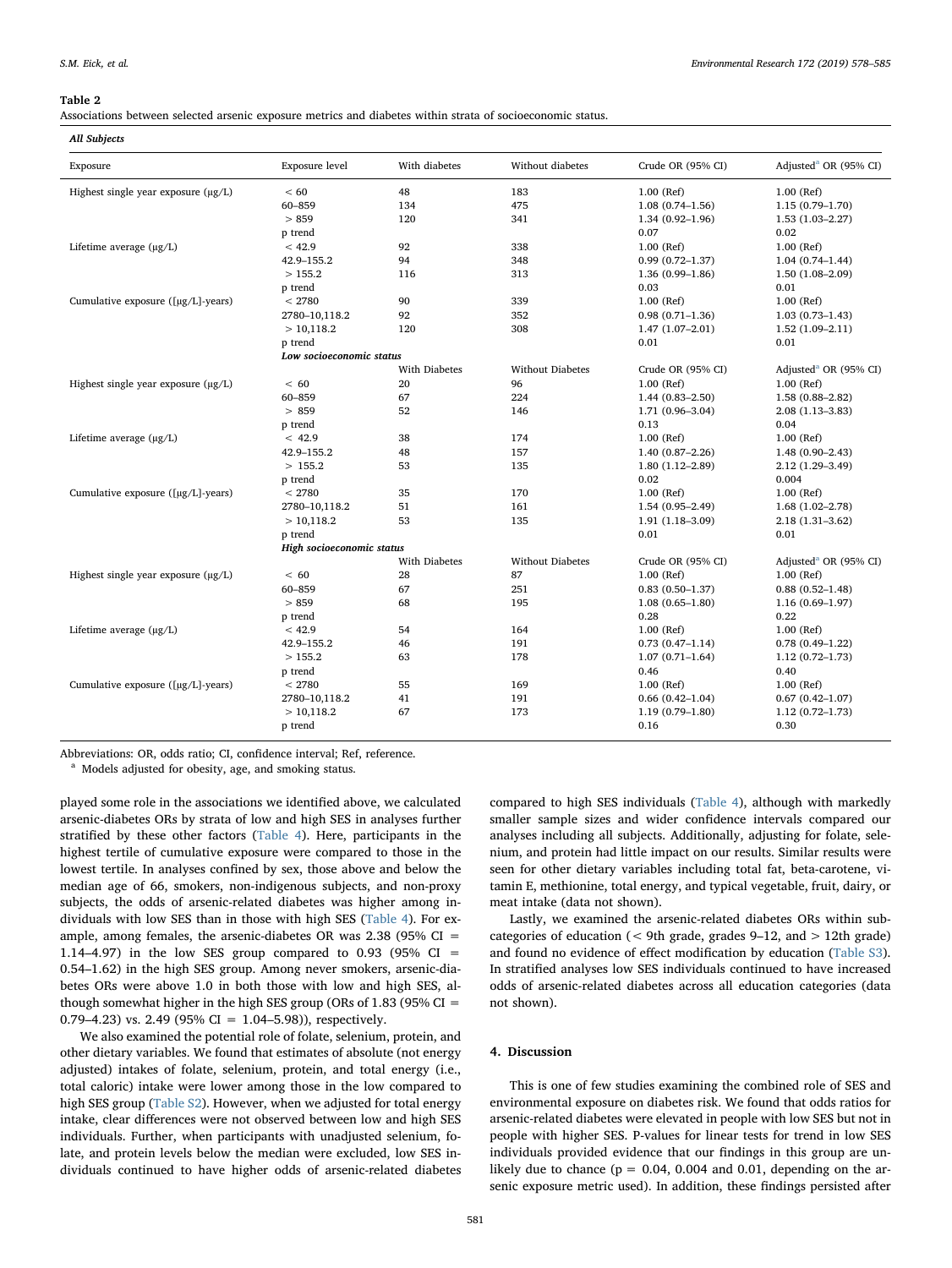<span id="page-4-0"></span>

|                                     |                       | Low socioeconomic status |    |                     |                                                                      | High socioeconomic status |                 |                                                                                    |                     |
|-------------------------------------|-----------------------|--------------------------|----|---------------------|----------------------------------------------------------------------|---------------------------|-----------------|------------------------------------------------------------------------------------|---------------------|
| Exposure                            | <b>Exposure</b> Level | With diabetes            |    |                     | Vithout diabetes Crude OR (95% CI) Adjusted <sup>a</sup> OR (95% CI) |                           |                 | With diabetes Without diabetes Crude OR (95% CI) Adjusted <sup>a</sup> OR (95% CI) |                     |
| Highest single year exposure (µg/L) | $\frac{60}{5}$        |                          | ¢  | $1.00$ (Ref)        | $1.00$ (Ref)                                                         | $\tilde{e}$               | 5               | $1.00$ (Ref)                                                                       | $1.00$ (Ref)        |
|                                     | 66-99                 | 57                       | 23 | $1.37(0.65 - 2.89)$ | $1.35(0.61 - 2.97)$                                                  | $\overline{40}$           | 137             | $1.11(0.58 - 2.14)$                                                                | $1.35(0.68 - 2.71)$ |
|                                     | > 859                 | 23                       | 54 | $1.94(0.86 - 4.37)$ | 2.01 (0.86-4.70)                                                     | ≌                         | 70              | $0.98(0.46 - 2.09)$                                                                | $1.06(0.48 - 2.35)$ |
|                                     | p trend               |                          |    | 0.12                | 0.10                                                                 |                           |                 | 0.80                                                                               | 0.73                |
| Lifetime average (µg/L)             | < 42.9                | ೫                        | 5  | $1.00$ (Ref)        | $1.00$ (Ref)                                                         | 34                        | 108             | $1.00$ (Ref)                                                                       | $1.00$ (Ref)        |
|                                     | 42.9-155.2            | 24                       | 80 | $1.32(0.69 - 2.51)$ | $1.32(0.67 - 2.59)$                                                  | 22                        | 99              | 0.71 (0.39-1.29)                                                                   | $0.78(0.42 - 1.45)$ |
|                                     | > 155.2               | 24                       | ٩  | 2.29 (1.17-4.48)    | 2.51 (1.24-5.08)                                                     | ≌                         | 5               | $0.94(0.49 - 1.80)$                                                                | 0.89 (0.45-1.78)    |
|                                     | p trend               |                          |    | 0.01                | 0.01                                                                 |                           |                 | 0.88                                                                               | 77                  |
| Cumulative exposure ([µg/L]-years)  | ${}_{<}$ 2780         | ನ                        | 98 | $1.00$ (Ref)        | $1.00$ (Ref)                                                         | 33                        | 109             | $1.00$ (Ref)                                                                       | $.00$ (Ref)         |
|                                     | 2780-10,118.2         | 23                       | 80 | $1.34(0.69 - 2.60)$ | 1.37 (0.68-2.74)                                                     | 23                        | 99              | $0.77(0.42 - 1.40)$                                                                | 0.79 (0.42-1.46)    |
|                                     | > 10,118.2            | 27                       | σ  | 2.57 (1.32-5.00)    | 2.69 (1.33-5.45)                                                     | ≌                         | $\overline{60}$ | $0.99(0.51 - 1.91)$                                                                | $0.83(0.41 - 1.69)$ |
|                                     | p trend               |                          |    | 0.004               | 0.01                                                                 |                           |                 | 0.98                                                                               | 0.64                |

Abbreviations: OR, odds ratio; CI, confidence interval; Ref, reference. Abbreviations: OR, odds ratio; CI, confidence interval; Ref, reference.

 Models adjusted for obesity, age, and smoking status. Models adjusted for obesity, age, and smoking status

a

<span id="page-4-1"></span>adjusting for potential confounders, after removing individuals with cancer (i.e. after accounting for the original cancer case-control design), and in numerous other sensitivity analyses. Overall, our findings raise the possibility that low SES individuals are more vulnerable to at least some of the harmful e ffects of arsenic.

The exposure levels in our study were high, with many subjects exposed to arsenic water concentrations  $> 800 \mu g/L$ . This is  $> 80$ times higher than the current US regulatory standard of 10 µg/L. As we previously reported ([Castriota et al., 2018\)](#page-6-12), our finding that arsenic may be a risk factor for T2D in Northern Chile is supported by prior findings in other communities with high arsenic exposures. In an arsenic endemic area in Taiwan, the adjusted relative risk (RR) for diabetes for cumulative arsenic exposures  $\geq 17,000$  μg/L-years was 2.1  $(95\% \text{ CI} = 1.1 - 4.2)$  ([Tseng et al., 2000\)](#page-7-5). In Bangladesh, patients with arsenic-caused skin lesions (average arsenic water concentrations of 218.1 μg/L) had a prevalence of diabetes that was 2.8-times that of controls subjects without these lesions ([Nabi et al., 2005\).](#page-6-24)

A unique aspect of our study is that we assessed arsenic-related diabetes risk by SES. Although diabetes prevalence was not clearly linked to SES in our study, a number of other studies have found that diabetes was more common among those with low SES compared to high SES (RRs between 1.28 and 1.41) ([Agardh et al., 2011](#page-6-7)). Although the exact biologic pathway remains unknown, research has suggested that the link between SES and diabetes could be due to smoking, obesity, or sedentary lifestyle ([Bertoglia et al., 2017\)](#page-6-8). Currently however, the mechanism through which SES may in fluence diabetes risk is unclear or inconsistent across studies. We conducted sensitivity analyses in an attempt to better understand what might be driving the associations identified. Previously, we observed evidence that arsenic-related diabetes risks were especially high in obese people [\(Castriota et al.,](#page-6-12) [2018\)](#page-6-12). However, obesity is an unlikely explanation for our SES results since obesity was less prevalent in our low SES group (Table S1). More recent data from the Chilean National Health Surveys has shown that a greater percentage of low compared to high SES individuals were obese and this data suggests that the obesity epidemic is relatively new ([Ministerio de Salud, 2010\)](#page-6-25). Previous studies have also identified evidence of synergy between smoking and arsenic on cancer risk ([Chen](#page-6-26) [et al., 2004\)](#page-6-26). However, just like obesity, smoking was also less prevalent among our low SES participants (Table S1). Interestingly, although arsenic-diabetes ORs were higher in low SES vs. high SES participants in our analyses con fined to smokers, this was not the case in non-smokers ([Table 4\)](#page-5-0). The reason for this is unknown, although the wide con fidence intervals in these analyses suggest these findings could be due to chance. We also explored whether our inclusion of cancer cases may have impacted our results. Lung cancer, but not kidney or bladder cancer was higher among our low SES participants (Table S1). Importantly though, the fairly strong impact SES remained after cancer cases were excluded, providing very strong evidence that their inclusion did not cause important bias.

We also explored whether dietary di fferences may explain the link we identi fied between low SES and arsenic-related diabetes. Arsenic metabolism varies from person to person and more e ffective arsenic metabolism has been linked to reduced risks of arsenic-related diseases ([Smith and Steinmaus, 2009\).](#page-6-27) Numerous studies have shown that decreased intake of folic acid and selenium may lead to less effective arsenic metabolism ([Chen et al., 2007; Gamble et al., 2006](#page-6-22)), and potentially to increased risk of arsenic-related disease. Although we found that low SES individuals in our study did have decreased estimated absolute intakes of folate, selenium, and protein than high SES individuals, no differences were seen when these variables were adjusted for total caloric intake. Furthermore, we repeated our analyses after removing participants with lower folate, selenium, and protein levels. Although these analyses have small numbers and con fidence intervals were wide, our finding that arsenic-diabetes ORs remained markedly higher in low vs. high SES participants when these subjects were removed suggests that these nutrients were not responsible for the

Table 3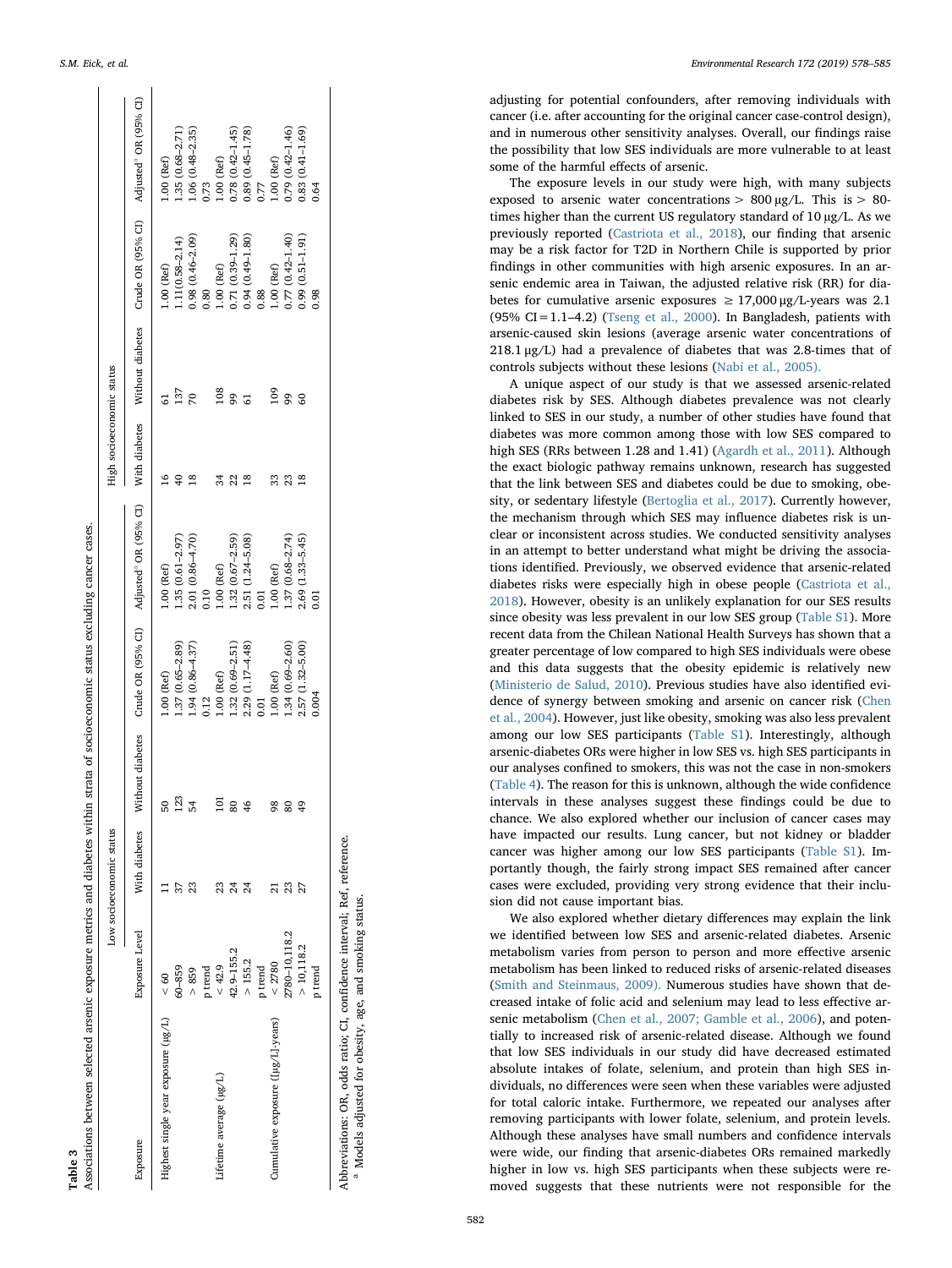#### <span id="page-5-0"></span>Table 4

Subgroup analyses for the associations between highest versus lowest tertile of cumulative arsenic exposure and diabetes within strata of socioeconomic status.

|                             |                | Low socioeconomic status |                  |                                   | High socioeconomic status |                  |                                                |
|-----------------------------|----------------|--------------------------|------------------|-----------------------------------|---------------------------|------------------|------------------------------------------------|
| Exposure                    | Exposure level | With diabetes            | Without diabetes | Adjusted OR <sup>a</sup> (95% CI) | With diabetes             | Without diabetes | Adjusted OR <sup><math>a</math></sup> (95% CI) |
| All subjects                |                |                          |                  |                                   |                           |                  |                                                |
|                             | < 2780         | 35                       | 170              | $1.00$ (Ref)                      | 55                        | 169              | 1.00 (Ref)                                     |
|                             | >10,118.2      | 53                       | 135              | $2.18(1.31 - 3.62)$               | 67                        | 173              | $1.12(0.72 - 1.73)$                            |
| Smokers                     |                |                          |                  |                                   |                           |                  |                                                |
|                             | < 2780         | 20                       | 95               | $1.00$ (Ref)                      | 42                        | 119              | 1.00 (Ref)                                     |
|                             | >10,118.2      | 37                       | 94               | $2.37(1.24 - 4.54)$               | 43                        | 130              | $0.83(0.50-1.40)$                              |
| Never smokers               |                |                          |                  |                                   |                           |                  |                                                |
|                             | < 2780         | 15                       | 75               | $1.00$ (Ref)                      | 13                        | 50               | 1.00 (Ref)                                     |
|                             | >10,118.2      | 16                       | 41               | $1.83(0.79 - 4.23)$               | 24                        | 43               | 2.49 (1.04-5.98)                               |
| Male                        |                |                          |                  |                                   |                           |                  |                                                |
|                             | < 2780         | 18                       | 78               | 1.00 (Ref)                        | 18                        | 71               | 1.00 (Ref)                                     |
|                             | >10,118.2      | 27                       | 65               | $2.05(1.00-4.17)$                 | 25                        | 71               | $1.49(0.72 - 3.11)$                            |
| Female                      |                |                          |                  |                                   |                           |                  |                                                |
|                             | < 2780         | 17                       | 92               | $1.00$ (Ref)                      | 37                        | 98               | 1.00 (Ref)                                     |
|                             | >10,118.2      | 26                       | 70               | 2.38 (1.14-4.97)                  | 42                        | 102              | $0.93(0.54 - 1.62)$                            |
| Age $< 66$ years            | < 2780         | 12                       | 76               | $1.00$ (Ref)                      | 27                        | 117              | 1.00 (Ref)                                     |
|                             |                | 15                       | 47               |                                   | 22                        | 84               |                                                |
|                             | >10,118.2      |                          |                  | $2.16(0.91 - 5.14)$               |                           |                  | $1.31(0.68 - 2.53)$                            |
| Age $> 66$ years            | < 2780         | 23                       | 94               | $1.00$ (Ref)                      | 28                        | 52               | 1.00 (Ref)                                     |
|                             | >10,118.2      | 38                       | 88               | $2.18(1.15 - 4.10)$               | 45                        | 89               | $0.96(0.53 - 1.63)$                            |
| Non-indigenous <sup>b</sup> |                |                          |                  |                                   |                           |                  |                                                |
|                             | < 2780         | 27                       | 132              | $1.00$ (Ref)                      | 52                        | 151              | 1.00 (Ref)                                     |
|                             | >10,118.2      | 52                       | 130              | 2.13 (1.24-3.68)                  | 66                        | 172              | $1.04(0.66 - 1.63)$                            |
| No $proxyc$                 |                |                          |                  |                                   |                           |                  |                                                |
|                             | < 2780         | 27                       | 139              | $1.00$ (Ref)                      | 47                        | 148              | 1.00 (Ref)                                     |
|                             | >10,118.2      | 42                       | 93               | $2.64(1.47-4.73)$                 | 56                        | 139              | $1.15(0.71 - 1.85)$                            |
| High folate                 |                |                          |                  |                                   |                           |                  |                                                |
|                             | < 2780         | 7                        | 58               | 1.00 (Ref)                        | 18                        | 74               | 1.00 (Ref)                                     |
|                             | >10,118.2      | 13                       | 29               | 3.83 (1.29-11.38)                 | 25                        | 56               | $1.84(0.87 - 3.87)$                            |
| High selenium               |                |                          |                  |                                   |                           |                  |                                                |
|                             | < 2780         | 8                        | 58               | 1.00 (Ref)                        | 16                        | 78               | 1.00 (Ref)                                     |
|                             | >10,118.2      | 11                       | 29               | $2.51(0.88 - 7.20)$               | 21                        | 63               | $1.55(0.71-3.39)$                              |
| High protein                |                |                          |                  |                                   |                           |                  |                                                |
|                             | < 2780         | 9                        | 56               | 1.00 (Ref)                        | 19                        | 78               | 1.00 (Ref)                                     |
|                             | >10,118.2      | 13                       | 26               | $3.09(1.11 - 8.63)$               | 20                        | 56               | $1.33(0.63 - 2.84)$                            |
|                             |                |                          |                  |                                   |                           |                  |                                                |

Abbreviations: OR, odds ratio; CI, confidence interval; Ref, reference.

<span id="page-5-1"></span><sup>a</sup> Models adjusted for age, obesity, and smoking status with the exception of the smokers and non-smokers subgroups, which are not adjusted for smoking status.

<span id="page-5-2"></span>**b** Indigious includes Aymara and Atacameňo ethnicity.

<span id="page-5-3"></span>Proxy defined as next-of-kin interviewed for deceased patients.

impacts of SES identified. Similar results were seen with all other dietary variables explored. Errors in the recall of dietary information or the fact that food-nutrient tables specific to Northern Chile were unavailable could have limited our ability to evaluate the true impact of diet. Furthermore, individuals may have changed their diet as a result of diabetes diagnosis, thus limiting our ability to evaluate whether diet is responsible for some of the SES effects we saw. Further research assessing diet prior to diabetes onset and including more specific foodnutrient tables, serum levels of some nutrients, or that examines additional nutritional factors may add further insight into the possible role of diet on our results.

The underlying mechanism that may explain why we saw increased arsenic-related risks in people with low SES is unknown but several possibilities exist. Arsenic has been shown to alter glucocorticoid levels and programming of the glucocorticoid signaling system in rodents ([Caldwell et al., 2015\)](#page-6-28), a pathway which has been linked with susceptibility to metabolic diseases [\(Spencer, 2012\).](#page-6-29) Low SES individuals experience chronic stress through impaired glucocorticoid signaling, which could make them more susceptible to diseases like diabetes ([Cohen et al., 2012](#page-6-30)). Thus, the combination of early life arsenic exposure and chronic stress may synergistically impact the responsiveness of the glucocorticoid signaling system and the ability of the body to maintain metabolic homeostasis. Chronic inflammation is another mechanism by which SES could impact the arsenic-diabetes relationship. SES is inversely associated with biomarkers of inflammation

([Gruenewald et al., 2009](#page-6-31)), which are elevated among arsenic-exposed individuals [\(Das et al., 2012\).](#page-6-32)

Misclassification of arsenic exposure may have occurred in our study from inaccurate recall of residential history, missing exposure data, or non-water sources of arsenic. However, since arsenic exposure was assessed similarly for individuals with and without diabetes, these errors would likely be non-differential and bias results towards the null. Additionally, inaccurate recall of residential history is likely minimal as it is unlikely that individuals would forget where they lived. Arsenic exposure may also occur through food or air. However, because the climate in the study area is so dry, most food is imported from outside the study regions from areas with low arsenic water levels; the main local foods are fish and seafood, which contains mostly organic arsenic. Air and food samples tested for arsenic revealed relatively low arsenic concentrations, with similar levels in the parts of our study area with and without high arsenic water concentrations, and generally accounted for inorganic arsenic intakes of roughly < 1–13 μg/day [\(Ferreccio and Sancha, 2006\).](#page-6-33) In contrast, intakes from water would be about 1720 μg/day in those drinking 2 L/day of water with arsenic concentrations of 860 µg/L, the historical level in Antofagasta, the largest city in our study area.

Misclassification of diabetes may have occurred. An estimated 22.5% of diabetes cases in Chile are undiagnosed [\(Ministerio de Salud,](#page-6-34) [2009\).](#page-6-34) However, Chile has a good health care system with essentially universal coverage, meaning most diagnosed diabetes patients would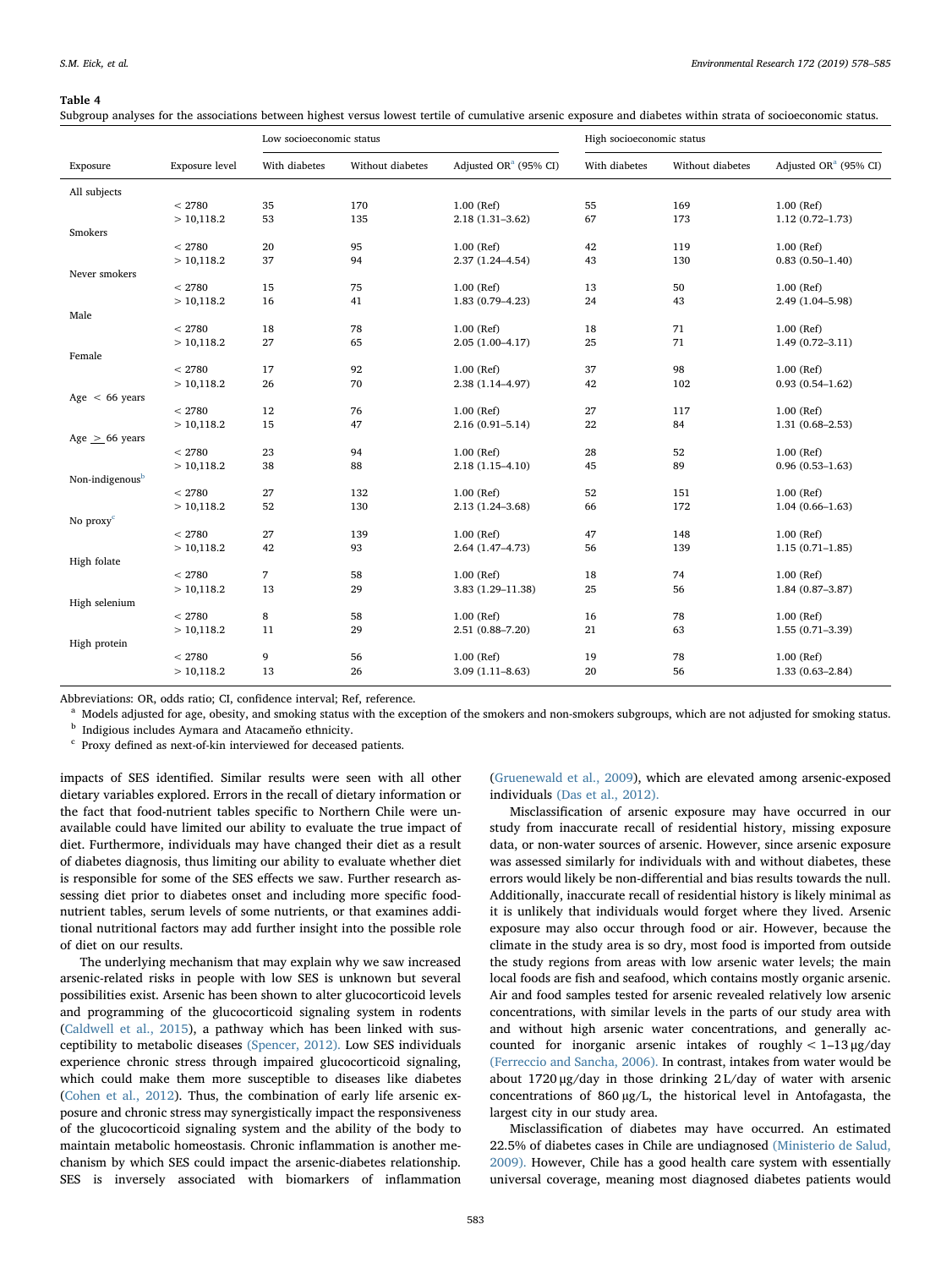be linked to care regardless of SES. Previously we showed that correcting for this level of under-diagnosis would only have small impacts on arsenic-diabetes ORs in our study [\(Castriota et al., 2018\).](#page-6-12)

Despite these limitations, our study has many strengths. Our estimate of SES was robust in that we did not rely solely on income or education as SES indicators. However, our SES indicators may not be applicable to other populations and other indicators of SES may produce different results in other contexts. We also had robust exposure estimates based on hundreds of historical arsenic water measurements, which allowed us to assess participants lifetime arsenic exposure. Lastly, this study was conducted in an area with a good range in arsenic water concentrations and in area where exposure from water outweighs that from other sources.

## 5. Conclusions

Our findings contribute to the growing literature suggesting that low SES is an important risk factor for environmentally-induced diseases. This literature highlights the potential benefits of interventions aimed at reducing toxic exposures in low SES populations. Future research is needed to understand the set of specific factors like stress, multiple co-exposures, or nutrition that could underlie the higher risks in low SES populations. This research could help identify other specific interventions that may help reduce risks in these susceptible populations.

#### Acknowledgements

This work was supported by the National Institute of Environmental Health Sciences, National Institutes of Health grant R01ES014032 and Superfund Research Program Award P42ES004705.

## **Contributions**

SME contributed to the analysis, interpretation of the data, drafting and revision of the manuscript. CF contributed to study implementation, study design and analysis and revision of the manuscript. JA contributed to study design, study implementation, data collection and analysis, and revision of the manuscript. FC contributed to data collection and analysis and revision of the manuscript. JFC contributed to revision of the manuscript. TR contributed to revision of the manuscript. AHS contributed to study design, interpretation of the data, and revision of the manuscript. MTS contributed to revision of the manuscript. CS was the Principal Investigator, and contributed to study design, interpretation of the data, and revision of the manuscript. All authors approved the final version of the manuscript.

## Conflicts of interest

The authors report no conflicts of interest.

## Appendix A. Supporting information

Supplementary data associated with this article can be found in the online version at [doi:10.1016/j.envres.2019.03.013](https://doi.org/10.1016/j.envres.2019.03.013).

#### References

- <span id="page-6-7"></span>[Agardh, E., Allebeck, P., Hallqvist, J., Moradi, T., Sidorchuk, A., 2011. Type 2 diabetes](http://refhub.elsevier.com/S0013-9351(19)30141-0/sbref1) [incidence and socio-economic position: a systematic review and meta-analysis. Int. J.](http://refhub.elsevier.com/S0013-9351(19)30141-0/sbref1) [Epidemiol. 40 \(3\), 804](http://refhub.elsevier.com/S0013-9351(19)30141-0/sbref1)–818.
- <span id="page-6-21"></span>[Altman, D.G., Bland, J.M., 2003. Interaction revisited: the di](http://refhub.elsevier.com/S0013-9351(19)30141-0/sbref2)fference between two esti[mates. Bmj 326 \(7382\), 219.](http://refhub.elsevier.com/S0013-9351(19)30141-0/sbref2)
- <span id="page-6-10"></span>[Argos, M., Parvez, F., Chen, Y., et al., 2007. Socioeconomic status and risk for arsenic](http://refhub.elsevier.com/S0013-9351(19)30141-0/sbref3)[related skin lesions in Bangladesh. Am. J. Public Health 97 \(5\), 825](http://refhub.elsevier.com/S0013-9351(19)30141-0/sbref3)–831.
- <span id="page-6-17"></span>[Bangdiwala, S.I., Ramiro, L., Sadowski, L.S., Bordin, I.A., Hunter, W., Shankar, V., 2004.](http://refhub.elsevier.com/S0013-9351(19)30141-0/sbref4) [Intimate partner violence and the role of socioeconomic indicators in WorldSAFE](http://refhub.elsevier.com/S0013-9351(19)30141-0/sbref4) [communities in Chile, Egypt, India and the Philippines. Inj. Control Saf. Promot. 11](http://refhub.elsevier.com/S0013-9351(19)30141-0/sbref4)

[\(2\), 101](http://refhub.elsevier.com/S0013-9351(19)30141-0/sbref4)–109.

- <span id="page-6-18"></span>[Belo, M.T., Selig, L., Luiz, R.R., et al., 2006. Choosing incentives to stimulate tuberculosis](http://refhub.elsevier.com/S0013-9351(19)30141-0/sbref5) [treatment compliance in a poor county in Rio de Janeiro state, Brazil. Med. Sci.](http://refhub.elsevier.com/S0013-9351(19)30141-0/sbref5) [Monit.: Int. Med. J. Exp. Clin. Res. 12 \(5\) \(Ph1-5\).](http://refhub.elsevier.com/S0013-9351(19)30141-0/sbref5)
- <span id="page-6-8"></span>[Bertoglia, M.P., Gormaz, J.G., Libuy, M., et al., 2017. The population impact of obesity,](http://refhub.elsevier.com/S0013-9351(19)30141-0/sbref6) [sedentary lifestyle, and tobacco and alcohol consumption on the prevalence of type 2](http://refhub.elsevier.com/S0013-9351(19)30141-0/sbref6) [diabetes: analysis of a health population survey in Chile, 2010. PloS One 12 \(5\).](http://refhub.elsevier.com/S0013-9351(19)30141-0/sbref6)
- <span id="page-6-16"></span>[Bofah, EA-t, Hannula, M.S., 2017. Home resources as a measure of socio-economic status](http://refhub.elsevier.com/S0013-9351(19)30141-0/sbref7) [in Ghana. Large-Scale Assess. Educ. 5 \(1\), 1.](http://refhub.elsevier.com/S0013-9351(19)30141-0/sbref7)
- <span id="page-6-28"></span>[Caldwell, K.E., Labrecque, M.T., Solomon, B.R., Ali, A., Allan, A.M., 2015. Prenatal ar](http://refhub.elsevier.com/S0013-9351(19)30141-0/sbref8)[senic exposure alters the programming of the glucocorticoid signaling system during](http://refhub.elsevier.com/S0013-9351(19)30141-0/sbref8) [embryonic development. Neurotoxicol. Teratol. 47, 66](http://refhub.elsevier.com/S0013-9351(19)30141-0/sbref8)–79.
- <span id="page-6-12"></span>[Castriota, F., Acevedo, J., Ferreccio, C., et al., 2018. Obesity and increased susceptibility](http://refhub.elsevier.com/S0013-9351(19)30141-0/sbref9) [to arsenic-related type 2 diabetes in Northern Chile. Environ. Res](http://refhub.elsevier.com/S0013-9351(19)30141-0/sbref9).
- <span id="page-6-5"></span>[Chen, C.J., Wang, S.L., Chiou, J.M., et al., 2007. Arsenic and diabetes and hypertension in](http://refhub.elsevier.com/S0013-9351(19)30141-0/sbref10) [human populations: a review. Toxicol. Appl. Pharmacol. 222 \(3\), 298](http://refhub.elsevier.com/S0013-9351(19)30141-0/sbref10)–304.
- <span id="page-6-26"></span>[Chen, C.L., Hsu, L.I., Chiou, H.Y., et al., 2004. Ingested arsenic, cigarette smoking, and](http://refhub.elsevier.com/S0013-9351(19)30141-0/sbref11) [lung cancer risk: a follow-up study in arseniasis-endemic areas in Taiwan. Jama 292](http://refhub.elsevier.com/S0013-9351(19)30141-0/sbref11) [\(24\), 2984](http://refhub.elsevier.com/S0013-9351(19)30141-0/sbref11)–2990.
- <span id="page-6-22"></span>[Chen, Y., Hall, M., Graziano, J.H., et al., 2007. A prospective study of blood selenium](http://refhub.elsevier.com/S0013-9351(19)30141-0/sbref12) [levels and the risk of arsenic-related premalignant skin lesions. Cancer Epidemiol.](http://refhub.elsevier.com/S0013-9351(19)30141-0/sbref12) [Biomark. Prev. 16 \(2\), 207](http://refhub.elsevier.com/S0013-9351(19)30141-0/sbref12)–213.
- <span id="page-6-2"></span>[Chung, J.Y., Yu, S.D., Hong, Y.S., 2014. Environmental source of arsenic exposure. J.](http://refhub.elsevier.com/S0013-9351(19)30141-0/sbref13) [Prev. Med. Public Health 47 \(5\), 253](http://refhub.elsevier.com/S0013-9351(19)30141-0/sbref13)–257.
- <span id="page-6-30"></span>[Cohen, S., Janicki-Deverts, D., Doyle, W.J., et al., 2012. Chronic stress, glucocorticoid](http://refhub.elsevier.com/S0013-9351(19)30141-0/sbref14) receptor resistance, infl[ammation, and disease risk. Proc. Natl. Acad. Sci. USA 109](http://refhub.elsevier.com/S0013-9351(19)30141-0/sbref14) [\(16\), 5995](http://refhub.elsevier.com/S0013-9351(19)30141-0/sbref14)–5999.
- <span id="page-6-32"></span>[Das, N., Paul, S., Chatterjee, D., et al., 2012. Arsenic exposure through drinking water](http://refhub.elsevier.com/S0013-9351(19)30141-0/sbref15) [increases the risk of liver and cardiovascular diseases in the population of West](http://refhub.elsevier.com/S0013-9351(19)30141-0/sbref15) [Bengal, India. BMC Public Health 12, 639](http://refhub.elsevier.com/S0013-9351(19)30141-0/sbref15).
- <span id="page-6-33"></span>[Ferreccio, C., Sancha, A.M., 2006. Arsenic exposure and its impact on health in Chile. J.](http://refhub.elsevier.com/S0013-9351(19)30141-0/sbref16) [Health Popul. Nutr. 24 \(2\), 164](http://refhub.elsevier.com/S0013-9351(19)30141-0/sbref16)–175.
- <span id="page-6-11"></span>[Ferreccio, C., Gonzalez, C., Milosavjlevic, V., Marshall, G., Sancha, A.M., Smith, A.H.,](http://refhub.elsevier.com/S0013-9351(19)30141-0/sbref17) [2000. Lung cancer and arsenic concentrations in drinking water in Chile.](http://refhub.elsevier.com/S0013-9351(19)30141-0/sbref17) [Epidemiology 11 \(6\), 673](http://refhub.elsevier.com/S0013-9351(19)30141-0/sbref17)–679.
- <span id="page-6-13"></span>[Ferreccio, C., Smith, A.H., Duran, V., et al., 2013. Case-control study of arsenic in](http://refhub.elsevier.com/S0013-9351(19)30141-0/sbref18) [drinking water and kidney cancer in uniquely exposed Northern Chile. Am. J.](http://refhub.elsevier.com/S0013-9351(19)30141-0/sbref18) [Epidemiol. 178 \(5\), 813](http://refhub.elsevier.com/S0013-9351(19)30141-0/sbref18)–818.
- <span id="page-6-23"></span>[Gamble, M.V., Liu, X., Ahsan, H., et al., 2006. Folate and arsenic metabolism: a double](http://refhub.elsevier.com/S0013-9351(19)30141-0/sbref19)blind, placebo-controlled folic acid–[supplementation trial in Bangladesh. Am. J. Clin.](http://refhub.elsevier.com/S0013-9351(19)30141-0/sbref19) [Nutr. 84 \(5\), 1093](http://refhub.elsevier.com/S0013-9351(19)30141-0/sbref19)–1101.
- <span id="page-6-31"></span>[Gruenewald, T.L., Cohen, S., Matthews, K.A., Tracy, R., Seeman, T.E., 2009. Association](http://refhub.elsevier.com/S0013-9351(19)30141-0/sbref20) of socioeconomic status with inflammation [markers in black and white men and](http://refhub.elsevier.com/S0013-9351(19)30141-0/sbref20) [women in the Coronary Artery Risk Development in Young Adults \(CARDIA\) study.](http://refhub.elsevier.com/S0013-9351(19)30141-0/sbref20) [Soc. Sci. Med. 69 \(3\), 451](http://refhub.elsevier.com/S0013-9351(19)30141-0/sbref20)–459.
- <span id="page-6-9"></span>[Hajat, A., Diez-Roux, A.V., Adar, S.D., et al., 2013. Air pollution and individual and](http://refhub.elsevier.com/S0013-9351(19)30141-0/sbref21) [neighborhood socioeconomic status: evidence from the Multi-Ethnic Study of](http://refhub.elsevier.com/S0013-9351(19)30141-0/sbref21) [Atherosclerosis \(MESA\). Environ. Health Perspect. 121 \(11](http://refhub.elsevier.com/S0013-9351(19)30141-0/sbref21)–12), 1325–1333.
- <span id="page-6-3"></span>[Hall, E.M., Acevedo, J., Lopez, F.G., et al., 2017. Hypertension among adults exposed to](http://refhub.elsevier.com/S0013-9351(19)30141-0/sbref22) [drinking water arsenic in Northern Chile. Environ. Res. 153, 99](http://refhub.elsevier.com/S0013-9351(19)30141-0/sbref22)–105.
- <span id="page-6-4"></span>[Kwok, R.K., Kaufmann, R.B., Jakariya, M., 2006. Arsenic in drinking-water and re](http://refhub.elsevier.com/S0013-9351(19)30141-0/sbref23)[productive health outcomes: a study of participants in the Bangladesh Integrated](http://refhub.elsevier.com/S0013-9351(19)30141-0/sbref23) [Nutrition Programme. J. Health Popul. Nutr. 24 \(2\), 190](http://refhub.elsevier.com/S0013-9351(19)30141-0/sbref23)–205.
- <span id="page-6-15"></span>Ministerio de Salud, 2003. Encuesta Nacional de Salud 2003. 〈[http://epi.minsal.cl/wp](http://epi.minsal.cl/wp-content/uploads/2016/03/ENS2003.f1.pdf)[content/uploads/2016/03/ENS2003.f1.pdf](http://epi.minsal.cl/wp-content/uploads/2016/03/ENS2003.f1.pdf)〉.. (Accessed 13 February 2019).
- <span id="page-6-34"></span>Ministerio de Salud, 2009. Implementación del enfoque de riesgo en el Programa de Salud Cardiovascular; 〈[http://buenaspracticasaps.cl/wp-content/uploads/2014/07/](http://buenaspracticasaps.cl/wp-content/uploads/2014/07/MINSAL-2009-enfoque-riesgo-CV.pdf2009) [MINSAL-2009-enfoque-riesgo-CV.pdf2009](http://buenaspracticasaps.cl/wp-content/uploads/2014/07/MINSAL-2009-enfoque-riesgo-CV.pdf2009)〉. (Accessed 5 April 2018).
- <span id="page-6-25"></span>Ministerio de Salud, 2010. Encuesta Nacional de Salud ENS Chile 2009–2010. 〈[http://epi.](http://epi.minsal.cl/wp-content/uploads/2016/06/InformeENS_2009-2010_CAP1.pdf) [minsal.cl/wp-content/uploads/2016/06/InformeENS\\_2009-2010\\_CAP1.pdf](http://epi.minsal.cl/wp-content/uploads/2016/06/InformeENS_2009-2010_CAP1.pdf)〉. (Accessed 14 February 2019).
- <span id="page-6-24"></span>[Nabi, A.H., Rahman, M.M., Islam, L.N., 2005. Evaluation of biochemical changes in](http://refhub.elsevier.com/S0013-9351(19)30141-0/sbref24) [chronic arsenic poisoning among Bangladeshi patients. Int. J. Environ. Res. Public](http://refhub.elsevier.com/S0013-9351(19)30141-0/sbref24) [Health 2 \(3](http://refhub.elsevier.com/S0013-9351(19)30141-0/sbref24)–4), 385–393.
- <span id="page-6-19"></span>National Cancer Institute Division of Cancer Control and Population Sciences, 2018. Diet History Questionnaire II (DHQ II) for U.S. & Canada; 〈[https://epi.grants.cancer.gov/](https://epi.grants.cancer.gov/dhq2/) [dhq2/](https://epi.grants.cancer.gov/dhq2/)〉. (Accessed 5 August 2018).
- <span id="page-6-0"></span>[Olokoba, A.B., Obateru, O.A., Olokoba, L.B., 2012. Type 2 diabetes mellitus: a review of](http://refhub.elsevier.com/S0013-9351(19)30141-0/sbref25) [current trends. Oman Med. J. 27 \(4\), 269](http://refhub.elsevier.com/S0013-9351(19)30141-0/sbref25)–273.
- <span id="page-6-1"></span>[Ruiz, D., Becerra, M., Jagai, J.S., Ard, K., Sargis, R.M., 2018. Disparities in environmental](http://refhub.elsevier.com/S0013-9351(19)30141-0/sbref26) [exposures to endocrine-disrupting chemicals and diabetes risk in vulnerable popu](http://refhub.elsevier.com/S0013-9351(19)30141-0/sbref26)[lations. Diabetes Care 41 \(1\), 193](http://refhub.elsevier.com/S0013-9351(19)30141-0/sbref26)–205.
- <span id="page-6-27"></span>[Smith, A.H., Steinmaus, C.M., 2009. Health e](http://refhub.elsevier.com/S0013-9351(19)30141-0/sbref27)ffects of arsenic and chromium in drinking water: recent human fi[ndings. Annu. Rev. Public Health 30, 107](http://refhub.elsevier.com/S0013-9351(19)30141-0/sbref27)–122.
- <span id="page-6-29"></span>[Spencer, S.J., 2012. Early life programming of obesity: the impact of the perinatal en](http://refhub.elsevier.com/S0013-9351(19)30141-0/sbref28)[vironment on the development of obesity and metabolic dysfunction in the o](http://refhub.elsevier.com/S0013-9351(19)30141-0/sbref28)ffspring. [Curr. Diabetes Rev. 8 \(1\), 55](http://refhub.elsevier.com/S0013-9351(19)30141-0/sbref28)–68.
- <span id="page-6-6"></span>[Steinmaus, C., Yuan, Y., Liaw, J., Smith, A.H., 2009. Low-level population exposure to](http://refhub.elsevier.com/S0013-9351(19)30141-0/sbref29) [inorganic arsenic in the United States and diabetes mellitus: a reanalysis.](http://refhub.elsevier.com/S0013-9351(19)30141-0/sbref29) [Epidemiology 20 \(6\), 807](http://refhub.elsevier.com/S0013-9351(19)30141-0/sbref29)–815.
- <span id="page-6-14"></span>[Steinmaus, C.M., Ferreccio, C., Romo, J.A., et al., 2013. Drinking water arsenic in](http://refhub.elsevier.com/S0013-9351(19)30141-0/sbref30) [northern chile: high cancer risks 40 years after exposure cessation. Cancer Epidemiol.](http://refhub.elsevier.com/S0013-9351(19)30141-0/sbref30) [Biomark. Prev. 22 \(4\), 623](http://refhub.elsevier.com/S0013-9351(19)30141-0/sbref30)–630.
- <span id="page-6-20"></span>Subar, [A.F., Thompson, F.E., Kipnis, V., et al., 2001. Comparative validation of the block,](http://refhub.elsevier.com/S0013-9351(19)30141-0/sbref31) [Willett, and National Cancer Institute food frequency questionnaires: the Eating at](http://refhub.elsevier.com/S0013-9351(19)30141-0/sbref31) [America's Table Study. Am. J. Epidemiol. 154 \(12\), 1089](http://refhub.elsevier.com/S0013-9351(19)30141-0/sbref31)–1099.